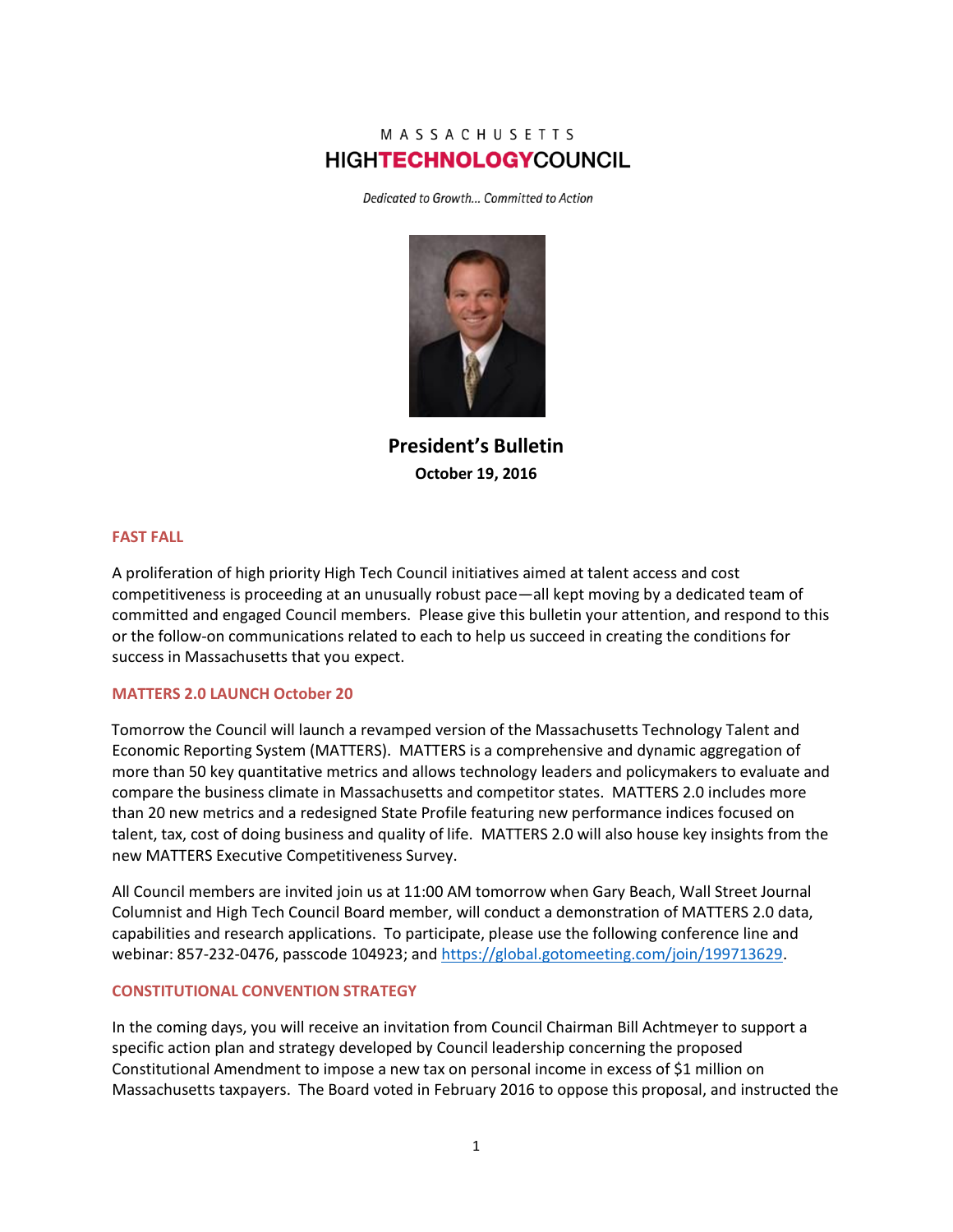Council to develop a strategy accordingly. Following is a quick preview of that strategy and its associated costs (message testing, legal analysis):

- In an effort to build a coalition of colleagues in the business community, the Mass. Competitive Partnership and Associated Industries of Massachusetts have endorsed our strategy and have committed to work with us as members of the leadership team and to contribute to the budget over the next 12-18 months.
- A specific plan of advocacy will be designed ahead of the next joint meeting of the Legislature in Constitutional Convention during 2017-early 2018 when it will determine whether or not to put the question before voters in the fall of 2018.

Please feel free to contact me when you have had a chance to review Bill's forthcoming letter detailing the strategy and the request for your support.

## **NEW ENGLAND TECH VETS FALL FORUM, NOVEMBER 17, 2016 WITH GOV. CHARLIE BAKER**

We encourage you and your senior HR and recruiting executives to join us for our New England Tech Vets Fall Forum on November 17 at Gillette Stadium. While there is no charge for attending this event, capacity is limited to 60 attendees. Please ask your team to register [here](https://netv-2016-fall-forum-11172016.eventbrite.com/) now.

This event will convene our New England Tech Vets program partner **Home Base** and sponsor **AT&T** with employers, senior HR executives, thought leaders and policymakers to discuss regional veteran hiring best practices and veteran-focused talent acquisition strategies and opportunities.

**Governor Charlie Baker, Secretary of Veteran Services Francisco Ureña, and LTC Adam Grim of the U.S. Army Soldier for Life Program** will be on the agenda. More details will be provided later this month as this terrific program agenda is finalized.

## **MISSION GRATITUDE, NOVEMBER 7, 2016 FEATURING THE BEACH BOYS**

As a growing number of High Tech Council members know, the Red Sox Foundation and Mass. General Hospital **Home Base Program** is an important resource and partner of the Council's support of U.S .Veteran hiring via our [New England Tech Vets](http://www.newenglandtechvets.org/) program.

Mission Gratitude is the biggest funding event of the year for Home Base and the largest benefit concert in New England that supports Wounded Warriors and their families. Mission Gratitude will feature a benefit concert by the Beach Boys on Monday, November 7 at Agganis Arena at Boston University.

A great way to help Home Base cover the cost of care for our Veterans and Families is to sponsor Mission Gratitude by helping the High Tech Council fill a table or two (tables are \$20,000 or \$10,000 and seat 10) by contributing to one or more seats either personally or through your company.

- 1. If you are interested in helping us purchase one or more tables sponsored by the High Tech Council for 10 guests (\$1,000 or \$2,000 per ticket for you, your guest, or as a donation), please contact me at your earliest convenience.
- 2. If you are interested in purchasing your own table, please contact Monica Collins, Associate Director of Development, Home Base, a Red Sox Foundation and Massachusetts General Hospital Program at [mmcollins2@partners.org.](mailto:mmcollins2@partners.org)